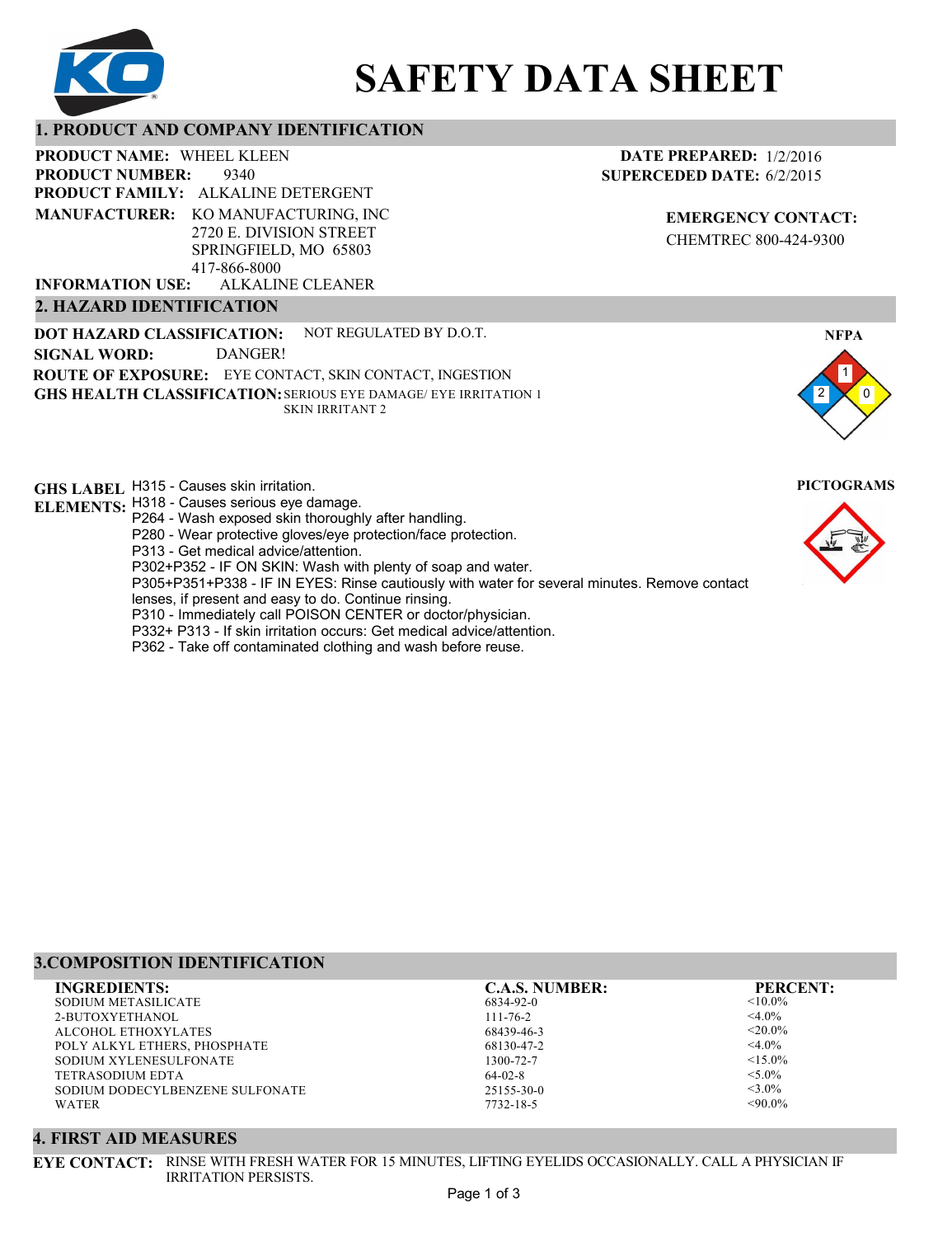## **4. FIRST AID MEASURES - CONTINUED**

**SKIN CONTACT:** RINSE WITH PLENTY OF FRESH WATER AND REMOVE CONTAMINATED CLOTHING IMMEDIATELY. CALL A PHYSICIAN IF IRRITATION PERSISTS.

**INGESTION:** RINSE MOUTH WITH FRESH WATER. DO NOT INDUCE VOMITING. CALL A PHYSICIAN IMMEDIATELY. IF CONSCIOUS, GIVE LARGE QUANTITIES OF WATER. DO NOT GIVE ANYTHING BY MOUTH IF UNCONSCIOUS.

**INHALATION:** IF OVERCOME BY EXPOSURE, REMOVE VICTIM TO FRESH AIR IMMEDIATELY. GIVE OXYGEN OR ARTIFICIAL RESPIRATION AS NEEDED. CALL A PHYSICIAN IMMEDIATELY.

## **5. FIRE FIGHTING MEASURES**

**FLAMMABLE PROPERTIES:** NON FLAMMABLE.

**FLASH POINT:** >200 F

**SUITABLE EXTINGUISHING MEDIA:** DRY CHEMICAL, FOAM OR CARBON DIOXIDE, WATER SPRAY.

**UNSUITABLE EXTINGUISHING MEDIA:** NOT ESTABLISHED.

**SPECIFIC HAZARDS ARISING** NONE KNOWN.

**FROM THE CHEMICAL:**

**PROTECTIVE EQUIPMENT AND PRECAUTIONS FOR FIREFIGHTERS:** APPPROVED) AND FULL PROTECTIVE GEAR. WEAR SELF-CONTAINED BREATHING APPARATUS (PRESSURE DEMAND MSHA/NIOSH

## **6. ACCIDENTAL RELEASE MEASURES**

**PERSONAL PRECAUTIONS:** AVOID CONTACT WITH EYES AND SKIN. SPILL AREA MAY BE SLIPPERY. WEAR PROPER PROTECTIVE EQUIPMENT WHEN DEALING WITH RELEASE.

**ENVIRONMENTAL PRECAUTIONS:** CONTAIN SPILL TO AVOID RELEASE TO THE ENVIRONMENT. KEEP CONTAINER TIGHTLY CLOSED WHEN NOT IN USE.

**METHODS FOR CONTAINMENT** COLLECT FOR DISPOSAL USING AN INERT ABSORBENT MATERIAL AND TRANSFER TO A **AND CLEAN-UP:** CONTAINER FOR REUSE OR DISPOSAL.

## **7. HANDLING AND STORAGE**

**HANDLING:** HANDLE WITH CARE AND AVOID CONTACT WITH EYES AND SKIN. ALWAYS WEAR PROPER CHEMICAL RESISTANT PROTECTIVE EQUIPMENT 29CFR1910.132-138. WASH THOROUGHLY AFTER HANDLING.

**STORAGE:** STORE IN A COOL, DRY PLACE. KEEP OUT OF REACH OF CHILDREN. KEEP LID TIGHTLY CLOSED WHEN NOT IN USE.

## **8. EXPOSURE CONTROLS/PERSONAL PROTECTION**

**ENGINEERING CONTROLS:** NONE REQUIRED UNDER NORMAL USE.

**EYE / FACE PROTECTION:** CHEMICAL SAFETY GLASSES.

**SKIN PROTECTION:** CHEMICAL RESISTANT GLOVES.

**THRESHOLD LIMIT VALUE (TLV):** 2-BUTOXYETHANOL, 20 PPM

## **9. PHYSICAL AND CHEMICAL PROPERTIES**

**PHYSICAL STATE:** LIQUID. **APPEARANCE: ODOR: BOILING POINT:** NOT ESTABLISHED. **FREEZING POINT:** NOT ESTABLISHED. **SPECIFIC GRAVITY:** 1.13 **pH (1%): EVAPORATION RATE:** NOT ESTABLISHED. **FLASH POINT: LOWER FLAMMABILITY/EXPLOSIVE LIMIT:** NOT ESTABLISHED. **UPPER FLAMMABLE/EXPLOSIVE LIMIT:** NOT ESTABLISHED. 11.3-11.8  $>200$  F GREEN LIQUID. PINE SCENT. **VISCOSITY: REALITIVE DENSITY:** 9.4 LBS./GL. **SOLUBILITY: VAPOR PRESSURE:** NOT ESTABLISHED. **VAPOR DENSITY:** NOT ESTABLISHED. **DECOMPOSITION** NOT ESTABLISHED. **TEMPERATURE: PARTICAL COEFFICIENT:** NOT ESTABLISHED. **N-OCTANOL/WATER** NOT ESTABLISHED. SOLUBLE.

**AUTO-IGNITION TEMPERATURE:** NOT ESTABLISHED.